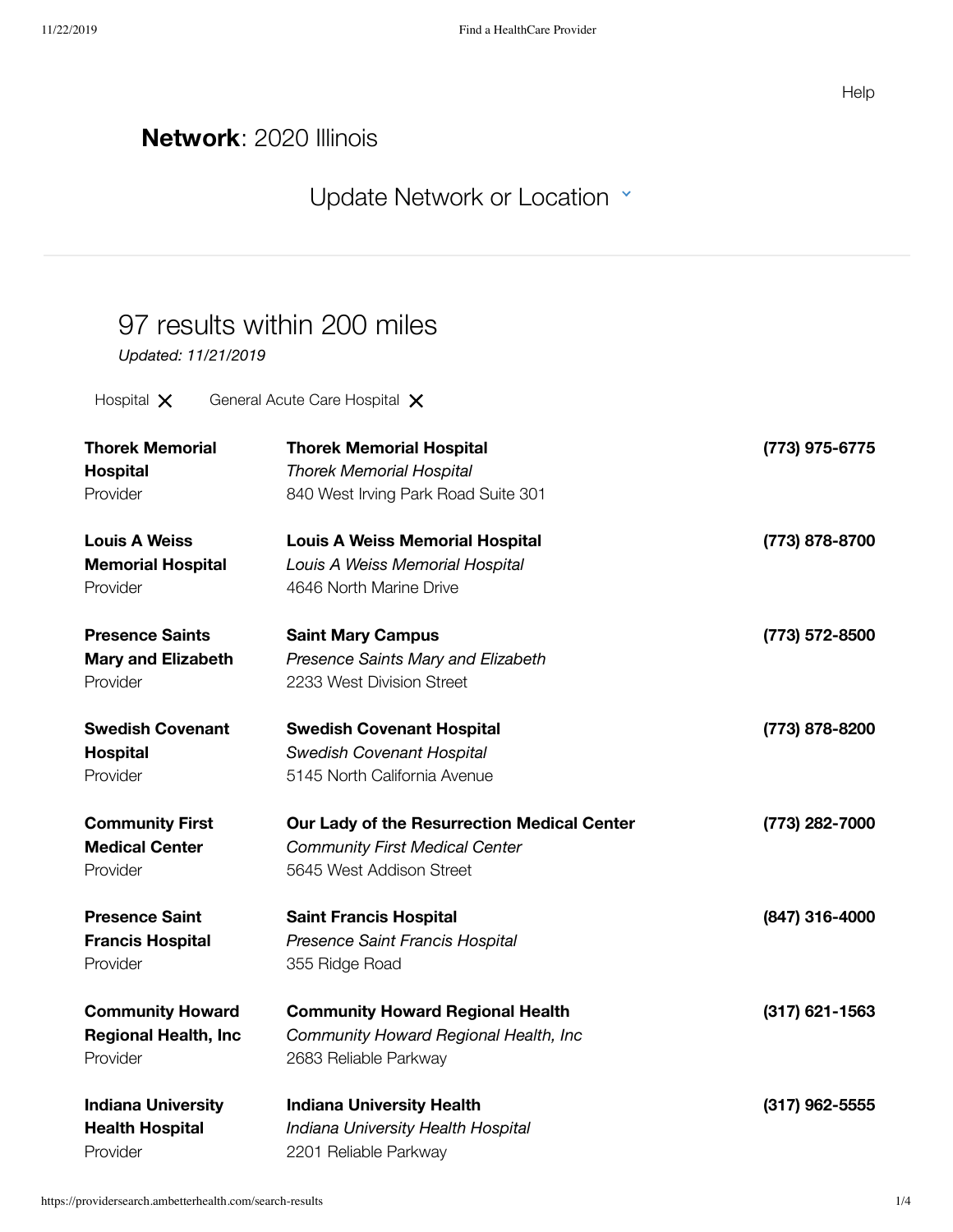| <b>VHS West Suburban</b>    | West Suburban Medical Center - Rehabilitative       | (708) 383-6200   |
|-----------------------------|-----------------------------------------------------|------------------|
| <b>Medical Center Inc</b>   | <b>Inpa</b>                                         |                  |
| Provider                    | <b>VHS West Suburban Medical Center Inc</b>         |                  |
| <b>Presence</b>             | <b>Resurrection Medical Center - Rehabilitative</b> | (773) 774-8000   |
| <b>Resurrection Medical</b> | Inpat                                               |                  |
| <b>Center</b>               | <b>Presence Resurrection Medical Center</b>         |                  |
| <b>VHS Westlake</b>         | Westlake Hospital - Rehabilitative Inpatient Unit   | (708) 681-3000   |
| <b>Hospital Inc</b>         | <b>VHS Westlake Hospital Inc</b>                    |                  |
| Provider                    | 1225 West Lake Street                               |                  |
| <b>Saint Bernard</b>        | <b>St Bernard Hospital</b>                          | (773) 962-3900   |
| <b>Hospital</b>             | Saint Bernard Hospital                              |                  |
| Provider                    | 326 West 64th Street                                |                  |
| <b>Holy Cross Hospital</b>  | <b>Holy Cross Hospital</b>                          | (773) 884-1602   |
| Provider                    | <b>Holy Cross Hospital</b>                          |                  |
| 11.93 miles                 | 2701 W 68th Street                                  |                  |
| <b>South Shore Hospital</b> | <b>South Shore Hospital Corporation</b>             | (773) 769-0810   |
| Corporation                 | South Shore Hospital Corporation                    |                  |
| Provider                    | 8012 South Crandon Avenue                           |                  |
|                             |                                                     |                  |
| <b>Little Company of</b>    | Little Company Of Mary Hospital - Psychiatric       | (708) 422-6200   |
| <b>Mary Hospital</b>        | Inpa                                                |                  |
| Provider                    | Little Company of Mary Hospital                     |                  |
| <b>Elmhurst Memorial</b>    | <b>Elmhurst Memorial Hospital</b>                   | $(331)$ 221-1000 |
| <b>Hospital</b>             | <b>Elmhurst Memorial Hospital</b>                   |                  |
| Provider                    | 155 East Brush Hill Road                            |                  |
| <b>Alexian Brothers</b>     | <b>Alexian Brothers Medical Cnter</b>               | (847) 437-5500   |
| <b>Medical Cnter</b>        | <b>Alexian Brothers Medical Cnter</b>               |                  |
| Provider                    | 800 Biesterfield                                    |                  |
| <b>Northwest</b>            | <b>Northwest Community Hospital</b>                 | (847) 618-1000   |
| <b>Community Hospital</b>   | Northwest Community Hospital IL                     |                  |
| IL                          | 800 West Central Road                               |                  |
| <b>Palos Community</b>      | <b>Palos Community Hospital II</b>                  | (708) 923-4000   |
| <b>Hospital Inc</b>         | Palos Community Hospital Inc                        |                  |
| Provider                    | 12251 South 80th Avenue                             |                  |
| <b>Franciscan Health</b>    | <b>Franciscan Health Hammond</b>                    | (219) 932-2300   |
| <b>Hammond</b>              | Franciscan Health Hammond                           |                  |